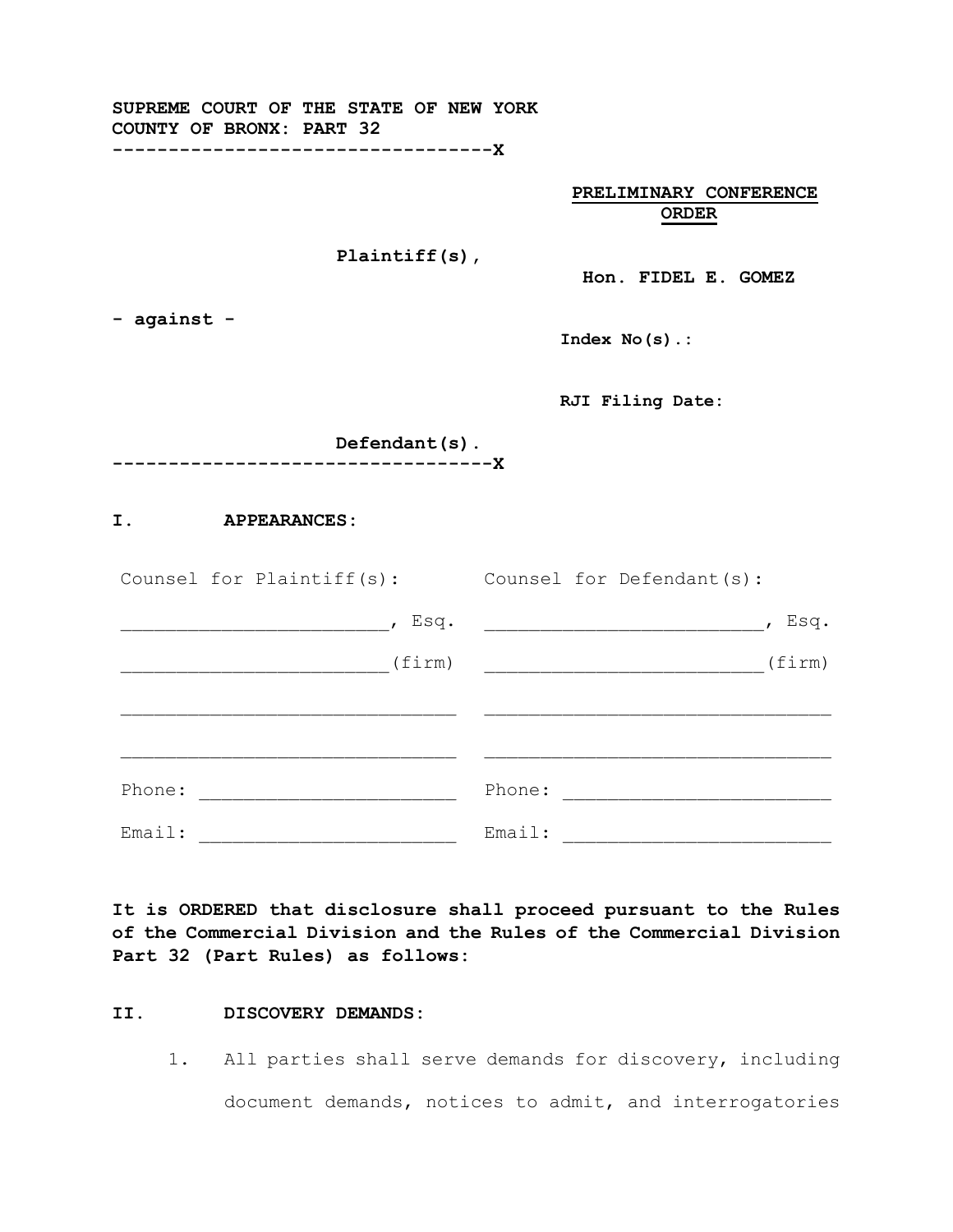on or before: \_\_\_\_\_\_\_\_\_\_\_\_\_\_\_\_\_\_\_\_\_\_\_\_\_\_\_\_\_\_\_\_\_\_.

2. All parties shall provide written responses, document production and/or objections to all discovery demands on or before: \_\_\_\_\_\_\_\_\_\_\_\_\_\_\_\_\_\_\_\_\_\_\_\_\_\_\_\_\_\_\_\_.

## **III. EXCHANGE OF ELECTRONICALLY-STORED INFORMATION (ESI):**

The parties will execute a stipulation governing the exchange of ESI by: \_\_\_\_\_\_\_\_\_\_\_\_\_\_\_\_\_\_\_\_\_\_\_\_\_\_\_\_\_\_\_\_.

### **IV. DEPOSITIONS:**

All parties and non-parties are to be deposed by:

#### **V. EXPERT DISCOVERY:**

The parties are to serve CPLR § 3101(d) expert disclosure

by: \_\_\_\_\_\_\_\_\_\_\_\_\_\_\_\_\_\_\_\_\_\_\_\_\_\_\_\_.

\_\_\_\_\_\_\_\_\_\_\_\_\_\_\_\_\_\_\_\_\_\_\_\_\_\_\_\_.

#### **VI. DISCOVERY DISPUTES:**

If any disputes over discovery arises, the parties shall immediately consult and comply with the Part Rules.

## **VII. IMPLEADER:**

Shall be completed by:  $\cdot$ 

**VIII.** BND DATE FOR ALL DISCLOSURE: \_\_\_\_\_\_\_\_\_\_\_\_\_\_\_\_\_\_\_\_\_\_\_\_\_\_\_\_\_.

## **IX. NOTE OF ISSUE:**

Shall be filed by: \_\_\_\_\_\_\_\_\_\_\_\_\_\_\_\_\_\_\_\_\_\_\_\_\_\_\_\_\_.